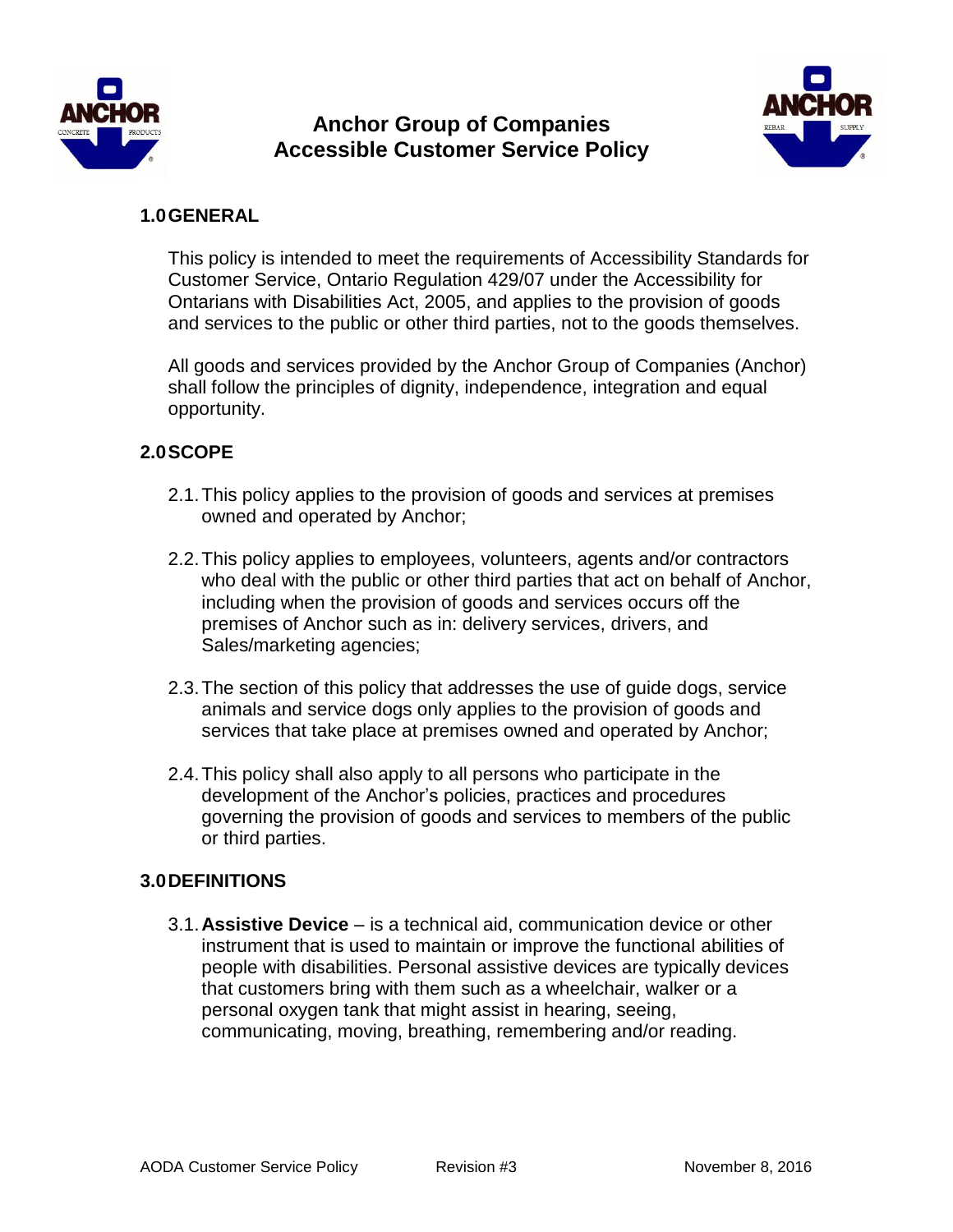- 3.2.**Disability** the term disability as defined by the Accessibility for Ontarians with Disabilities Act, 2005, and the Ontario Human Rights Code, refers to:
	- 3.2.1. any degree of physical disability, infirmity, malformation or disfigurement that is caused by bodily injury, birth defect or illness and, without limiting the generality of the foregoing, includes diabetes mellitus, epilepsy, a brain injury, any degree of paralysis, amputation, lack of physical co-ordination, blindness or visual impediment, deafness or hearing impediment, muteness or speech impediment, or physical reliance on a guide dog or other animal or on a wheelchair or other remedial appliance or device;
	- 3.2.2. a condition of mental impairment or a developmental disability;
	- 3.2.3. a learning disability, or dysfunction in one or more of the processes involved in understanding or using symbols or spoken language;
	- 3.2.4. a mental disorder; or
	- 3.2.5. an injury or disability for which benefits were claimed or received under the insurance plan established under the Workplace Safety and Insurance Act, 1997.
- 3.3.**Guide Dog** is a highly-trained working dog that has been trained at one of the facilities listed in Ontario Regulation 58 under the Blind Persons' Rights Act, to provide mobility, safety and increased independence for people who are blind.
- 3.4.**Service Animal** as reflected in Ontario Regulation 429/07, an animal is a service animal for a person with a disability if:
	- 3.4.1. it is readily apparent that the animal is used by the person for reasons relating to his or her disability; or
	- 3.4.2. if the person provides a letter from a physician or nurse confirming that the person requires the animal for reasons relating to the disability.
- 3.5.**Service Dog** as reflected in Health Protection and Promotion Act, Ontario Regulation 562 a dog other than a guide dog for the blind is a service dog if:
	- 3.5.1. it is readily apparent to an average person that the dog functions as a service dog for a person with a medical disability;
	- 3.5.2. or the person who requires the dog can provide on request a letter from a physician or nurse confirming that the person requires a service dog.
- 3.6.**Support Person** as reflected in Ontario Regulation 429/07, a support person means, in relation to a person with a disability, another person who accompanies him or her in order to help with communication, mobility, personal care, medical needs or access to goods and services.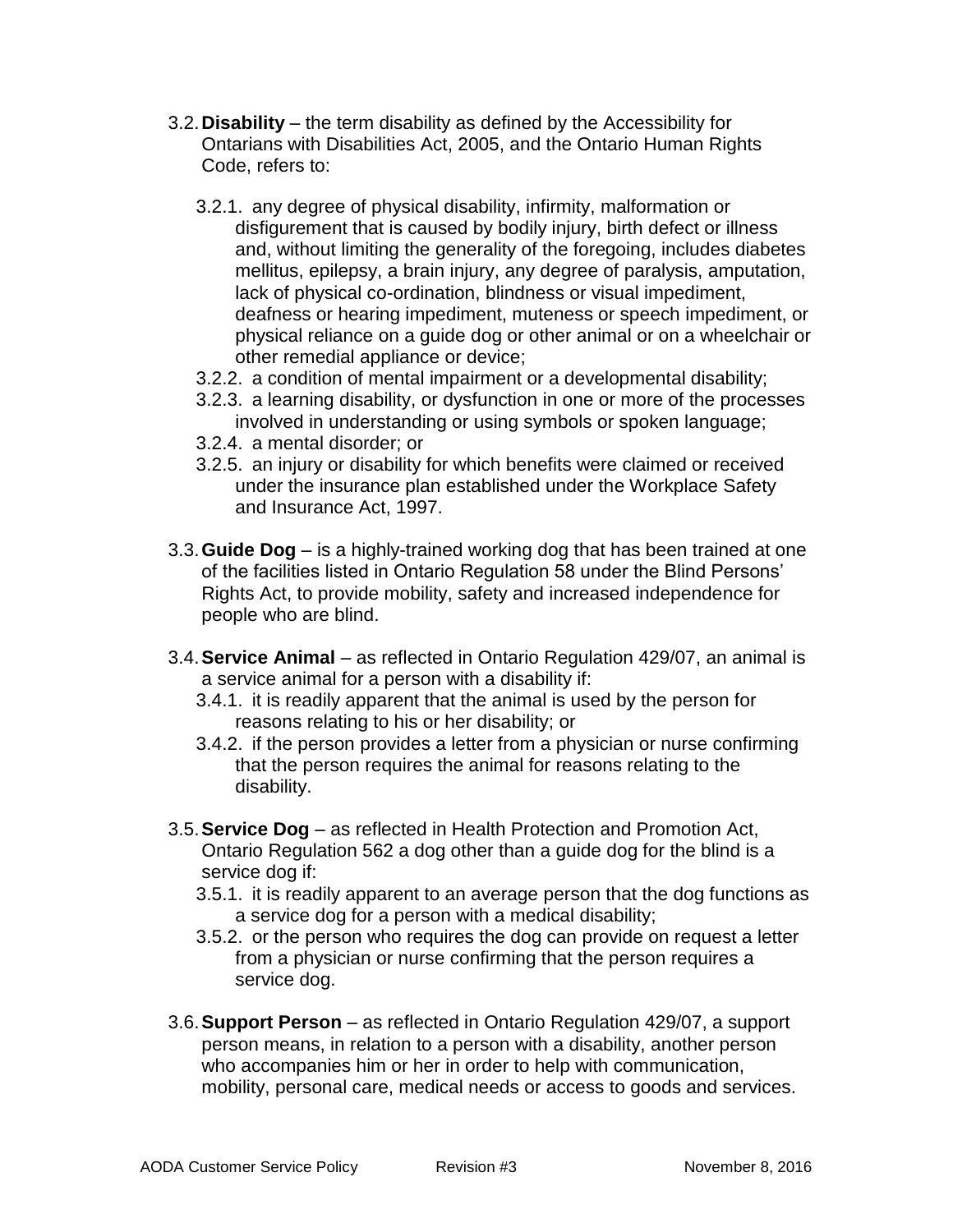### **4.0GUIDELINES**

In accordance with the Accessibility Standards for Customer Service, Ontario Regulation 429/07, this policy addresses the following:

- The Provision of Goods and Services to Persons with Disabilities;
- The Use of Assistive Devices
- The Use of Guide Dogs, Service Animals and Service Dogs
- The Use of Support Persons
- Notice of Service Disruptions
- Customer Feedback
- Training
- Notice of Availability and Format of Required Documents

### **5.0THE PROVISION OF GOODS AND SERVICES TO PERSONS WITH DISABILITIES**

Anchor will make every reasonable effort to ensure that its policies, practices and procedures are consistent with the principles of dignity, independence, integration and equal opportunity by:

- ensuring that all customers receive the same value and quality;
- allowing customers with disabilities to do things in their own ways, at their own pace when accessing goods and services as long as this does not present a safety risk;
- using alternative methods when possible to ensure that customers with disabilities have access to the same services, in the same place and in a similar manner;
- taking into account individual needs when providing goods and services; and
- communicating in a manner that takes into account the customer's disability.

### **6.0THE USE OF ASSISTIVE DEVICES**

6.1. **Customer's own Assistive Devices**: Persons with disabilities may use their own assistive devices as required when accessing goods or services provided by Anchor.

In cases where the assistive device presents a safety concern or where accessibility might be an issue, other reasonable measures will be used to ensure the access of goods and services. For example, where elevators are not present and where an individual requires assistive devices for the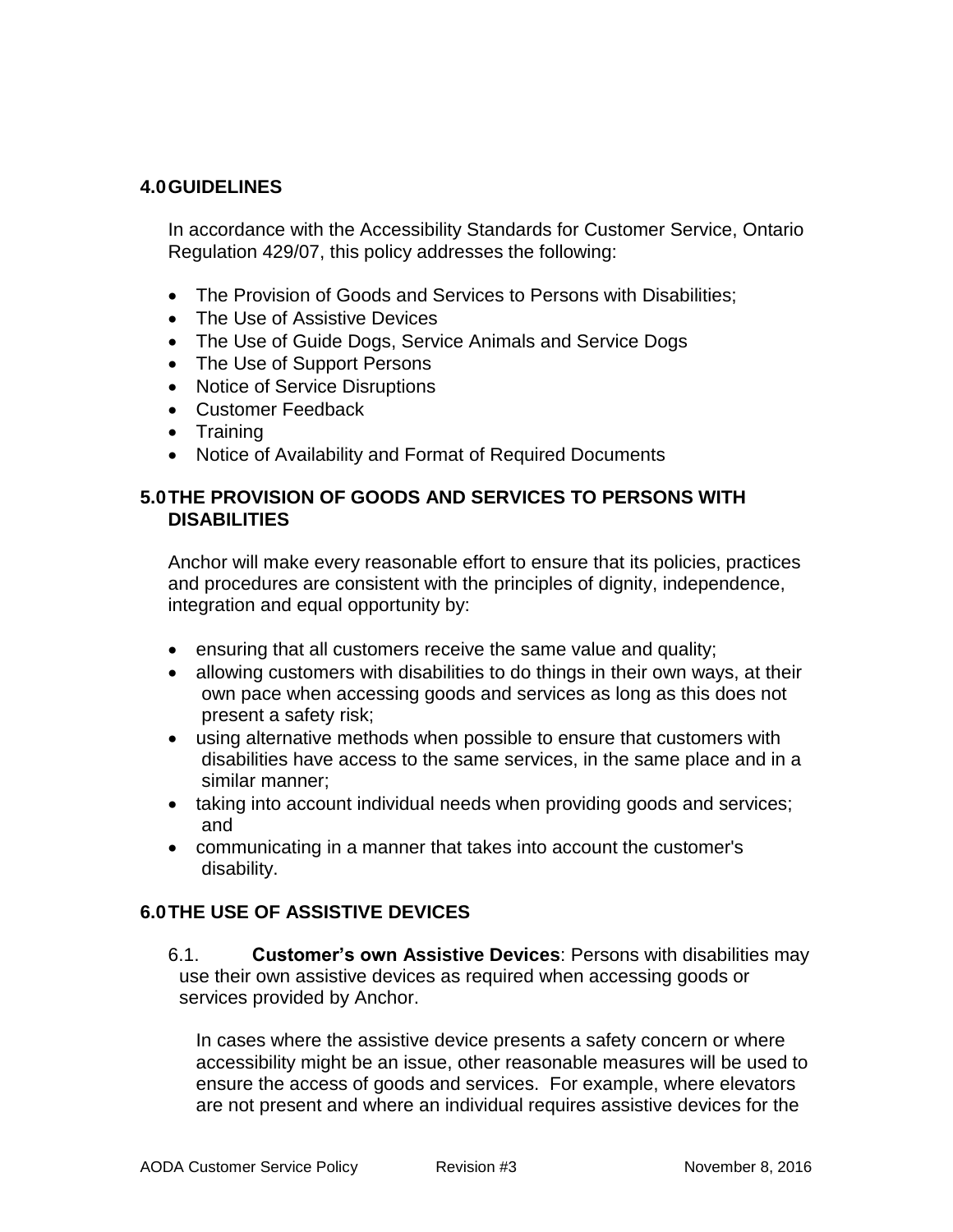purposes of mobility, service will be provided in a location that meets the needs of the customer.

# **7.0THE USE OF GUIDE DOGS, SERVICE ANIMALS AND SERVICE DOGS**

A customer with a disability that is accompanied by guide dog, service animal or service dog will be allowed access to premises that are open to the public unless otherwise excluded by law. "No pet" policies do not apply to guide dogs, service animals and/or service dogs.

7.1. **Exclusion Guidelines**: If a guide dog, service animal or service dog is excluded by law (i.e. Food Safety and Quality Act 2001, Ontario Regulation 31/05; Health Protection and Promotion Act, Ontario Regulation 562 Section 60; Dog Owners' Liability Act, Ontario) Anchor will offer alternative methods to enable the person with a disability to access goods and services, when possible (for example, securing the animal in a safe location and offering the guidance of an employee).

# 7.2. **Recognizing a Guide Dog, Service Dog and/or Service Animal**:

If it is not readily apparent that the animal is being used by the customer for reasons relating to his or her disability, Anchor may request verification from the customer. Verification may include:

- a letter from a physician or nurse confirming that the person requires the animal for reasons related to the disability;
- a valid identification card signed by the Attorney General of Canada; or,
- a certificate of training from a recognized guide dog or service animal training school.

7.3. **Care and Control of the Animal**: The customer that is accompanied by a guide dog, service dog and/or service animal is responsible for maintaining care and control of the animal at all time.

7.4. **Allergies**: If a health and safety concern presents itself for example in the form of a severe allergy to the animal, Anchor will make all reasonable efforts to meet the needs of all individuals.

# **8.0THE USE OF SUPPORT PERSONS**

If a customer with a disability is accompanied by a support person, Anchor will ensure that both persons are allowed to enter the premises together and that the customer is not prevented from having access to the support person. In situations where confidential information might be discussed, consent will be obtained from the customer, prior to any conversation where confidential information might be discussed.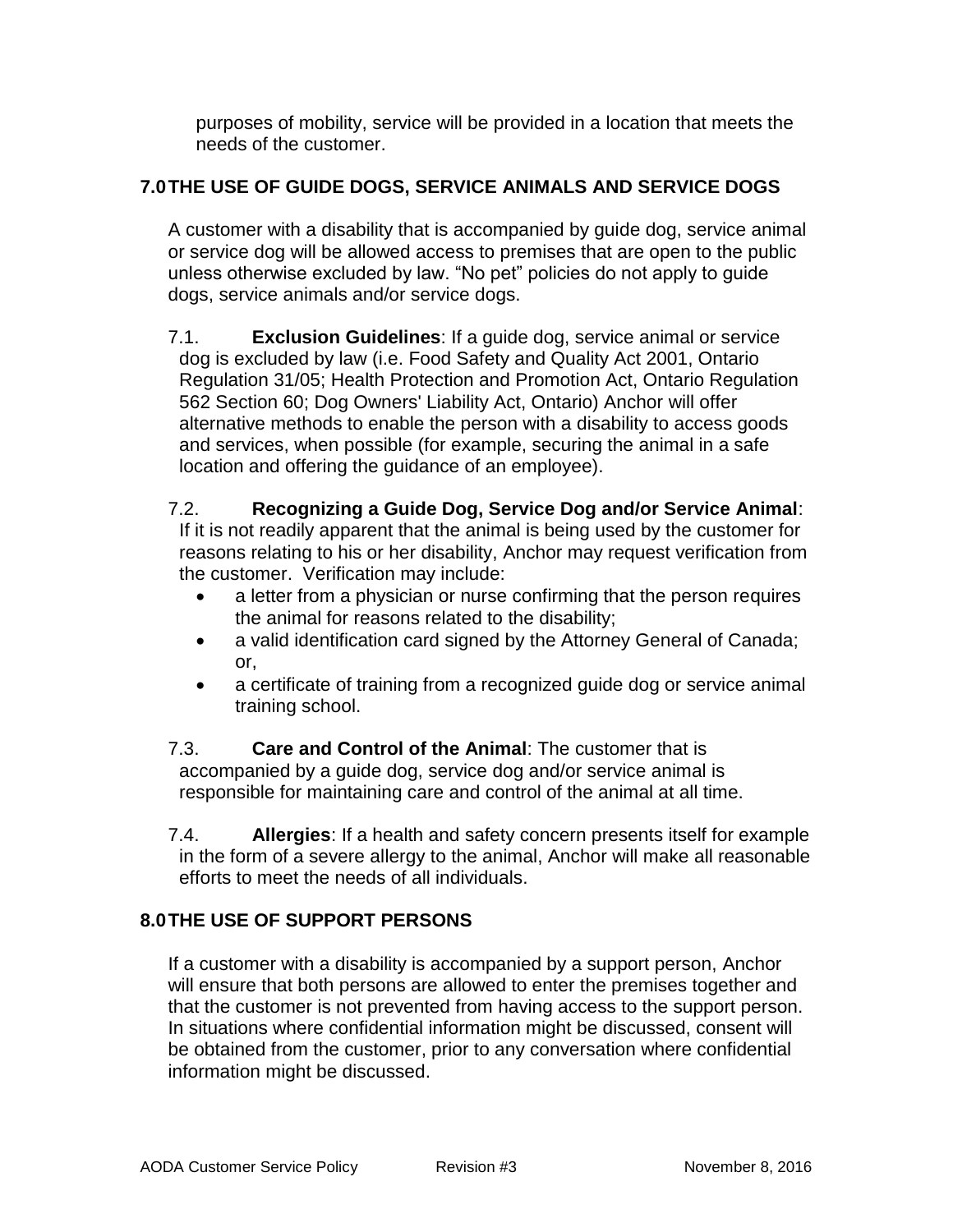# **9.0NOTICE OF DISRUPTIONS IN SERVICE**

Service disruptions may occur due to reasons that may or may not be within the control or knowledge of Anchor. In the event of any temporary disruptions to facilities or services that customer's with disabilities rely on to access or use Anchor's goods or services, reasonable efforts will be made to provide advance notice. In some circumstances such as in the situation of unplanned temporary disruptions, advance notice may not be possible.

#### 9.1. **Notifications will Include**: In the event that a notification needs to be posted the following information will be included unless it is not readily available or known:

- goods or services that are disrupted or unavailable;
- reason for the disruption;
- anticipated duration;
- a description of alternative services or options.

9.2. **Notifications Options**: When disruptions occur Anchor will provide notice by:

- posting notices in conspicuous places including at the point of disruption, at the main entrance and the nearest accessible entrance to the service disruption and/or on the Anchor website;
- contacting customers with appointments;
- verbally notifying customers when they are making an appointment; or
- by any other method that may be reasonable under the circumstances.

# **10.0 FEEDBACK PROCESS**

Anchor shall provide customers with the opportunity to provide feedback on the service provided to customers with disabilities. Information about the feedback process will be readily available to all customers and notice of the process will be made available by email, telephone or in person. Feedback forms along with alternate methods of providing feedback such as verbally (in person or by telephone) or written (hand written, delivered, website or email), will be available upon request.

### 10.1. **Submitting Feedback**: Customers can submit feedback to:

Anchor Concrete Products Ltd. Human Resources 1645 Sydenham Rd.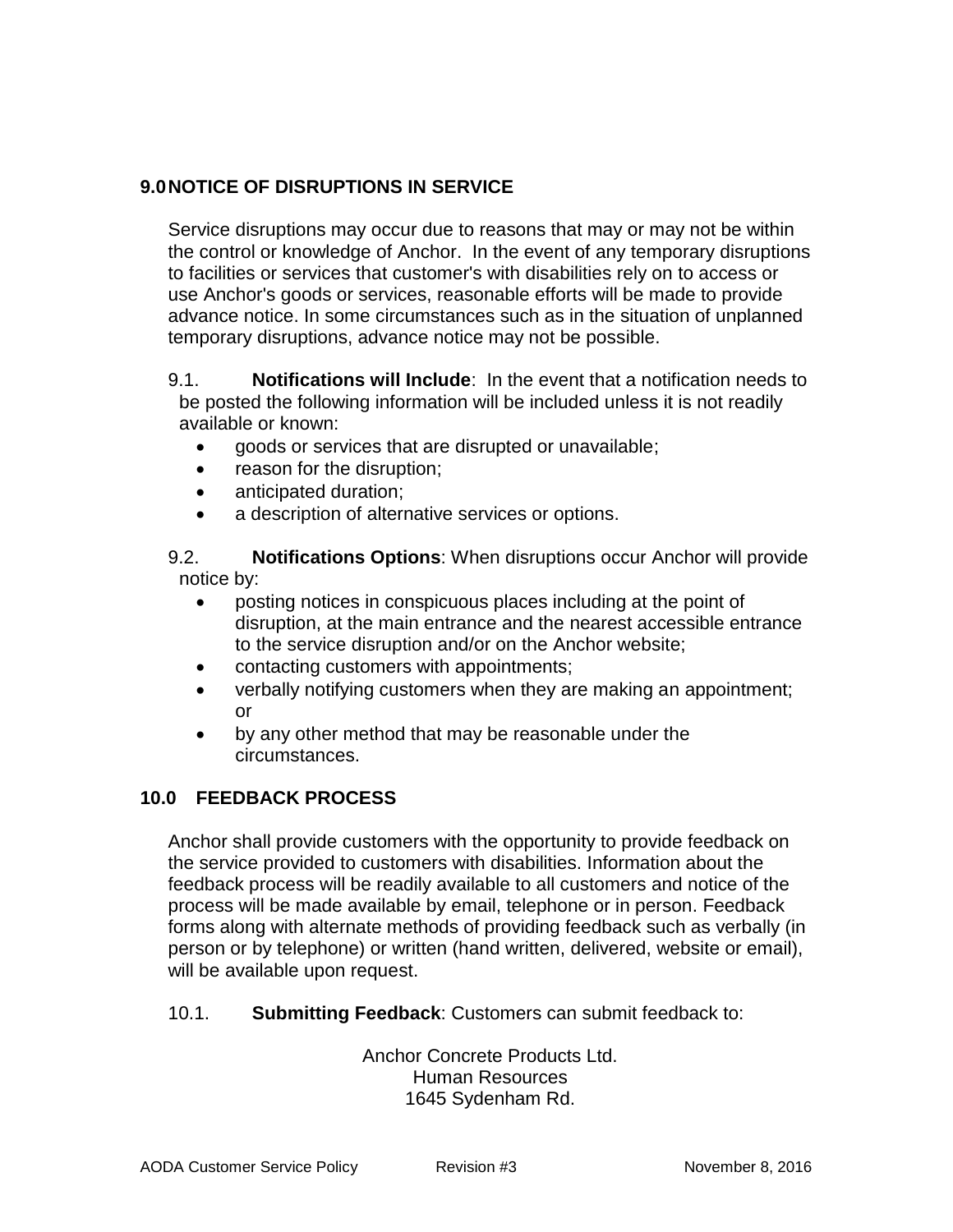Kingston ON, K7L 4V4 [accessibility@anchorconcrete.com](mailto:accessibility@anchorconcrete.com) (613) 546-6683 ext. 244 Fax (613)546-4540

Customers who wish to provide feedback by completing an onsite customer feedback form or verbally can do so to Human Resources.

Customers that provide formal feedback will receive acknowledgement of their feedback, along with any resulting actions based on concerns or complaints that were submitted.

# **11.0 TRAINING**

Training will be provided to:

- all employees, volunteers, agents and/or contractors who deal with the public or other third parties that act on behalf of Anchor; for example: salespersons, drivers, and third party marketing agents; and,
- those who are involved in the development and approval of customer service policies, practices and procedures.
- 11.1. **Training Provisions**: As reflected in Ontario Regulation 429/07, regardless of the format, training will cover the following:
	- A review of the purpose of the Accessibility for Ontarians with Disabilities Act, 2005;
	- A review of the requirements of the Accessibility Standards for Customer Service, Ontario Regulation 429/07;
	- Instructions on how to interact and communicate with people with various types of disabilities;
	- Instructions on how to interact with people with disabilities who:
		- $\triangleright$  use assistive devices;
		- $\triangleright$  require the assistance of a guide dog, service dog or other service animal; or
		- $\triangleright$  require the use of a support person.
	- Instructions on how to use equipment or devices that are available at our premises or that we provide that may help people with disabilities;
	- Instructions on what to do if a person with a disability is having difficulty accessing your services;
	- Anchor's policies, procedures and practices pertaining to providing accessible customer service to customers with disabilities.

11.2. **Training Schedule**: Anchor will provide training as soon as practicable. Training will be provided to new employees, volunteers, agents and/or contractors who deal with the public or act on our behalf during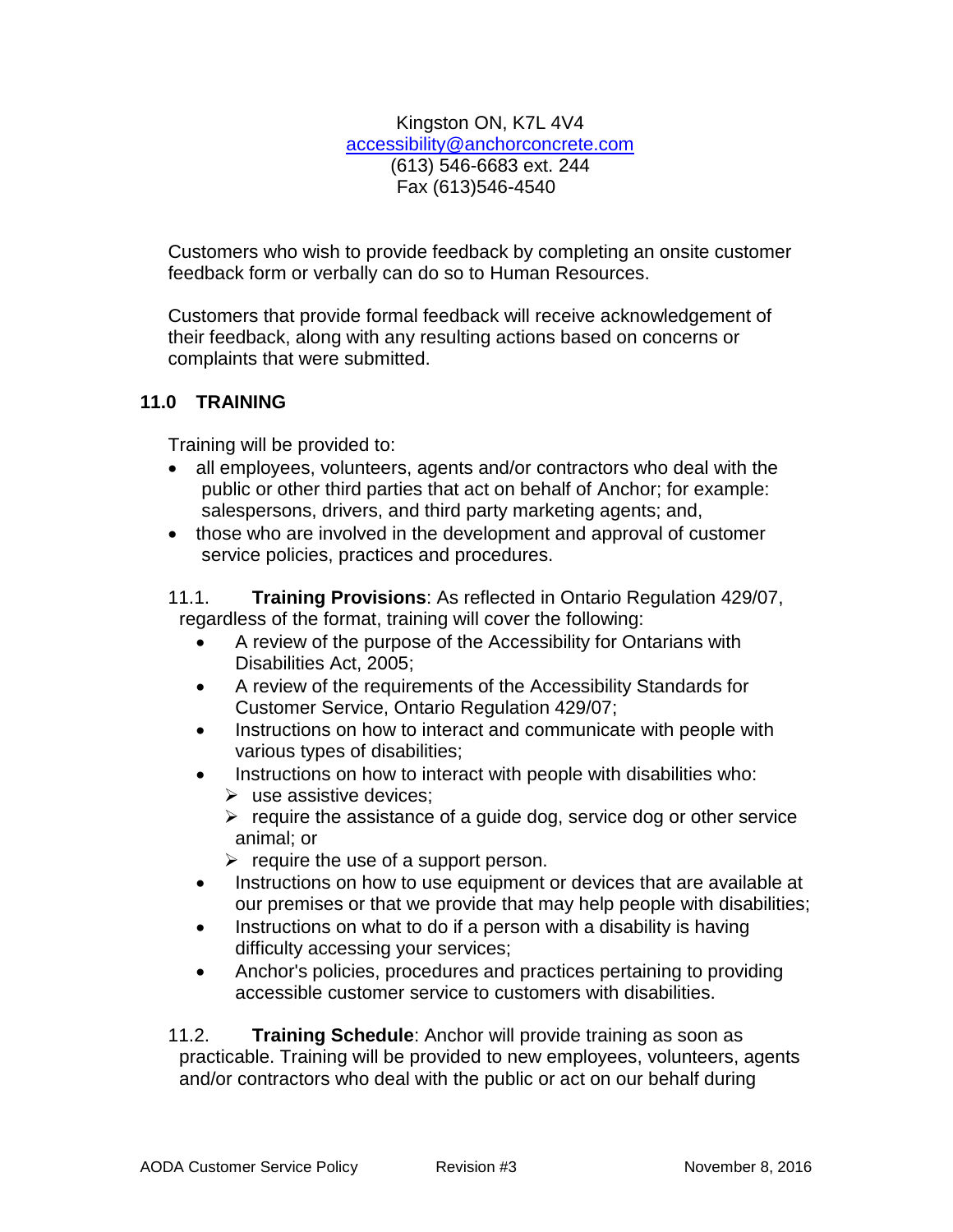orientation. Revised training will be provided in the event of changes to legislation, procedures and/or practices.

11.3. **Record of Training**: Anchor will keep a record of training that includes the dates training was provided and the names of employees who attended the training.

# **12.0 NOTICE OFAVAILABILITY AND FORMAT OF DOCUMENTS**

Anchor shall notify customers that the documents related to the Accessibility Standard for Customer Service are available upon request and in a format that takes into account the customer's disability. Notification will be given by posting the information in a conspicuous place owned and operated by Anchor, on Anchor's website and/or any other reasonable method.

### **13.0 ADMINISTRATION**

If you have any questions or concerns about this policy or its related procedures please contact:

> Anchor Concrete Products Ltd. Human Resources 1645 Sydenham Rd. Kingston ON, K7L 4V4 [accessibility@anchorconcrete.com](mailto:accessibility@anchorconcrete.com) (613) 546-6683 ext. 244 Fax (613)546-4540

This policy and its related procedures will be reviewed as required in the event of legislative changes.

### **14.0 REFERENCED DOCUMENTS**

- Accessibility for Ontarians with Disabilities Act, 2005;
- Accessibility Standards for Customer Service, Ontario Regulation 429/07;
- Blind Person's Rights Act, 1990;
- Dog Owners' Liability Act, Ontario;
- Food Safety and Quality Act 2001, Ontario Regulation 31/05;
- Health Protection and Promotion Act, Ontario Regulation 562;
- Ontario Human Rights Code, 1990.